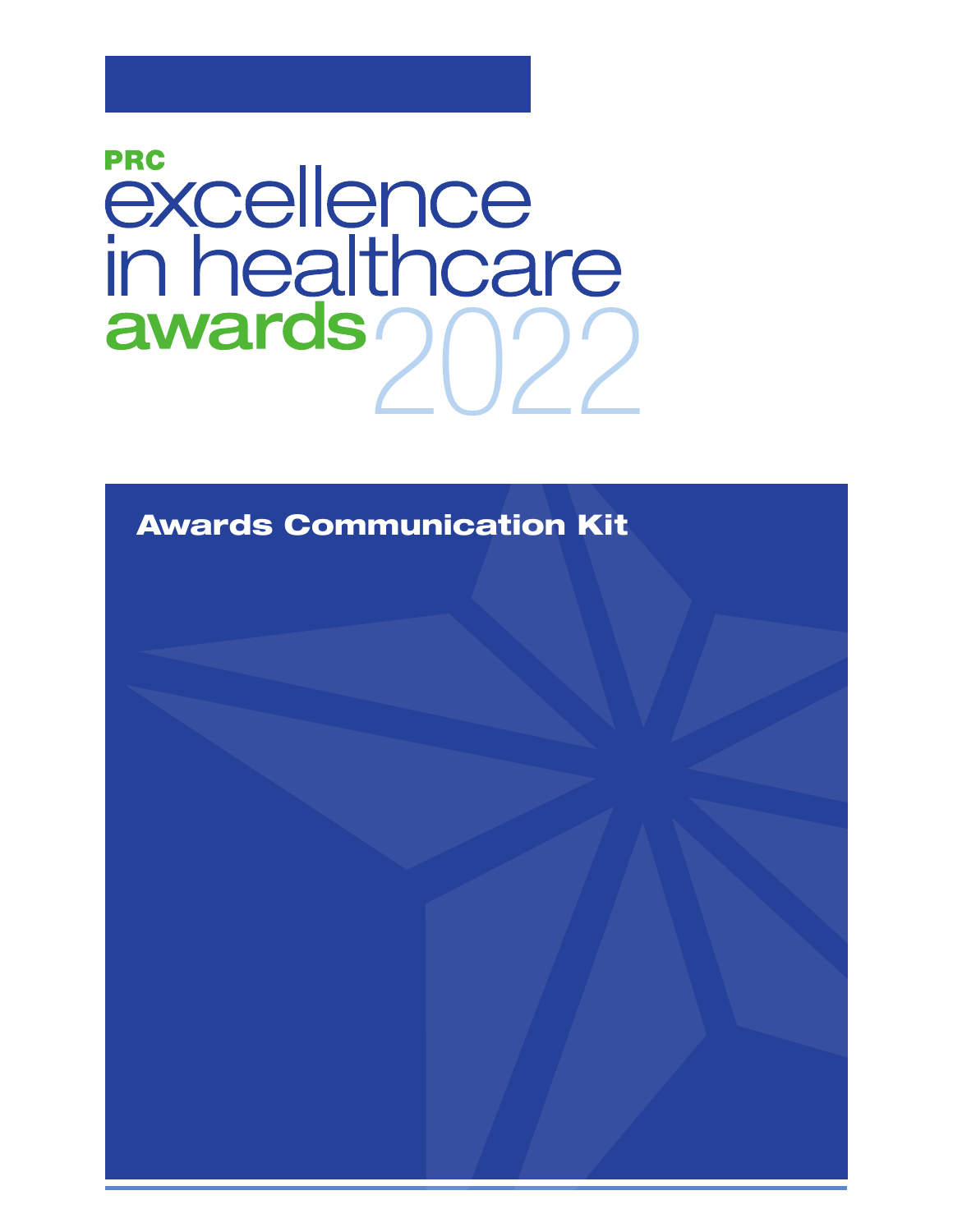

## Awards Communication Kit

- 1 Excellence in Healthcare Award Winner Logo: Configurations
- 2 Excellence in Healthcare Award Winner Logo: Sizing
- 3 Media Outreach Tips
- 4 Community Communication Tips
- **5** Internal Communication Tips
- **6** Social Media Tips
- 8 Website, Blog, and Video

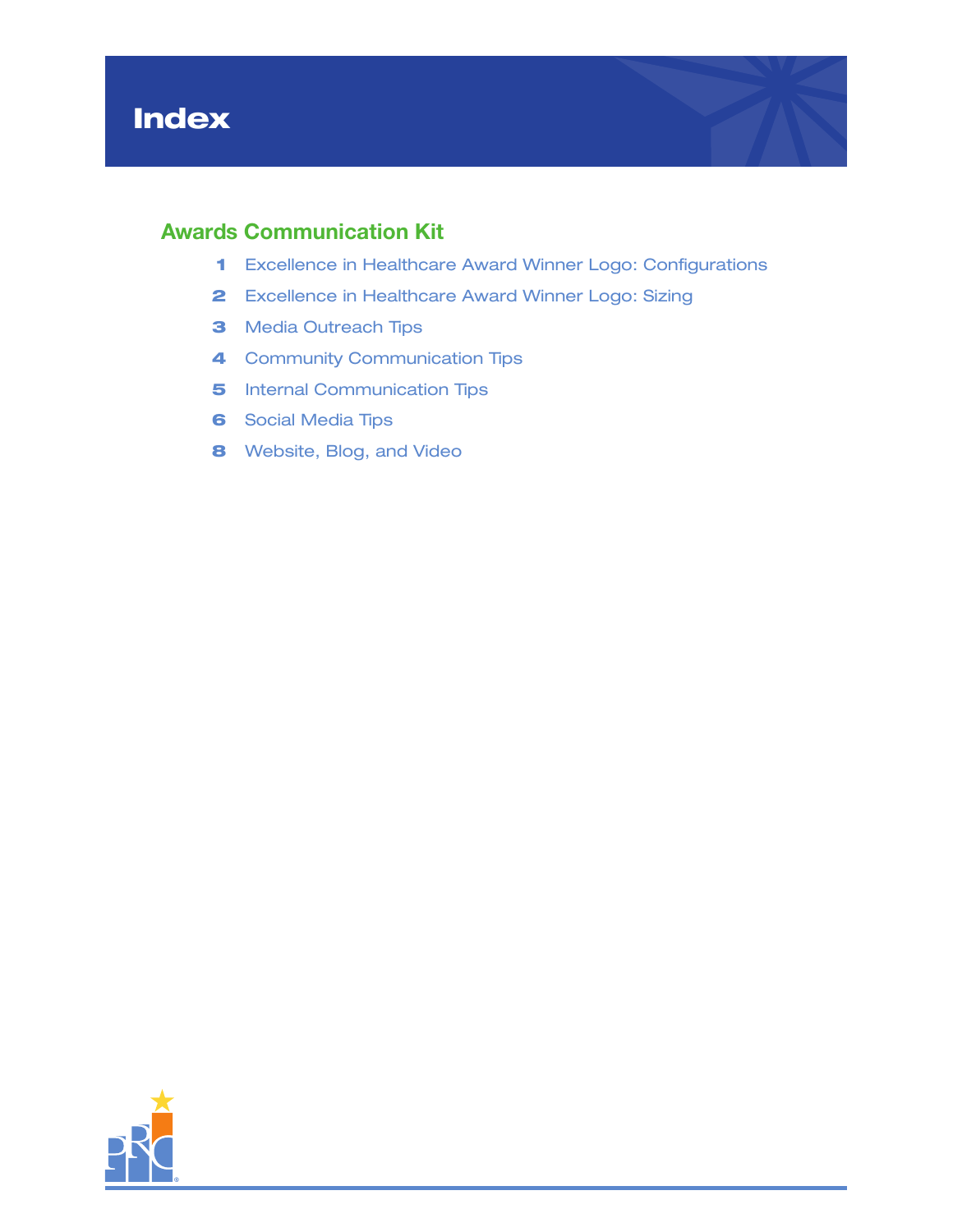# Excellence in Healthcare Award Winner Logo

#### **Configurations**

Two logo configurations are available for the Excellence in Healthcare Award Winner logo: horizontal and vertical. Do not reproduce this logo smaller than its minimum size as shown on the next page.

HORIZONTAL LOGO



VERTICAL LOGO

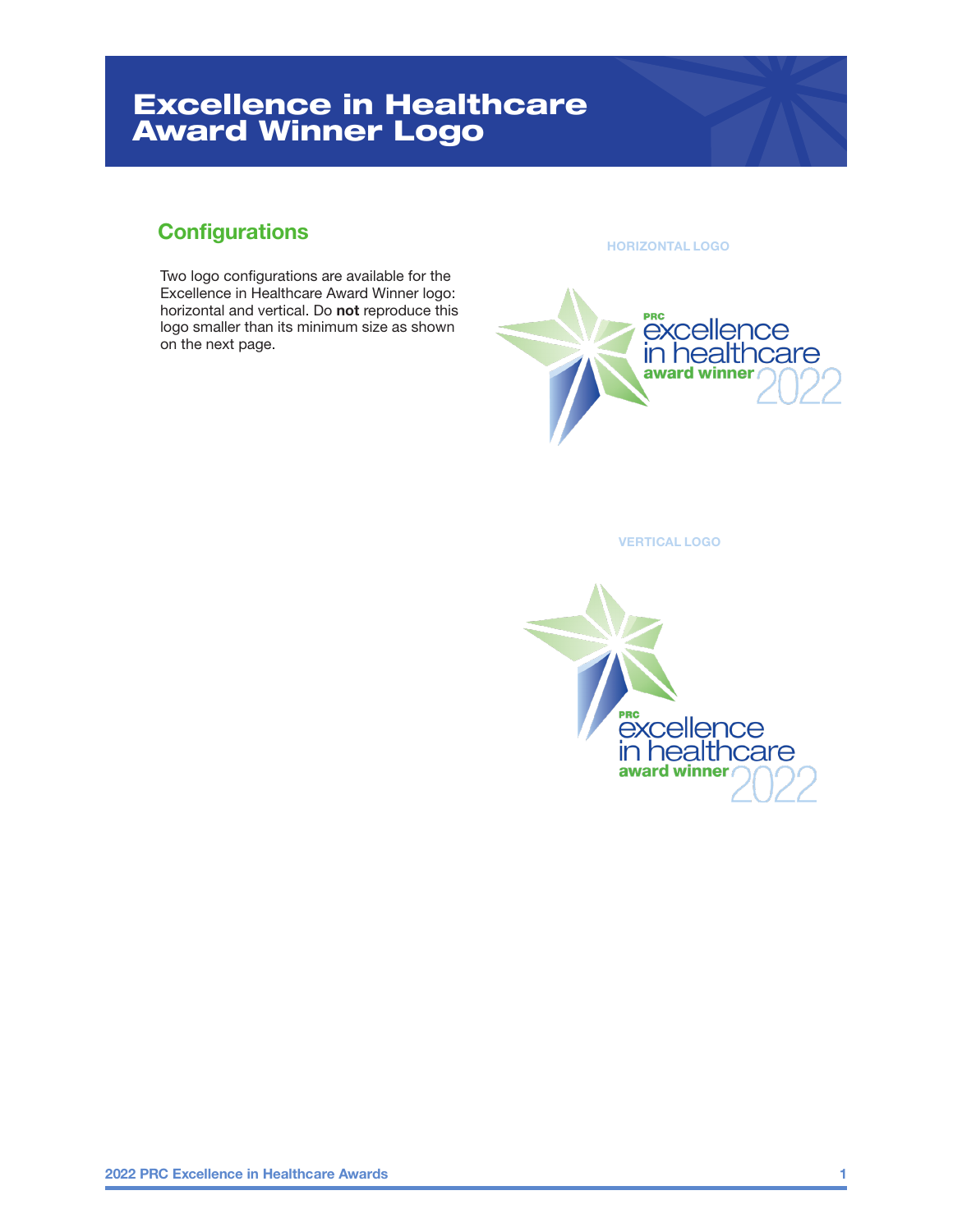# Excellence in Healthcare Award Winner Logo

## **Sizing**

#### Minimum size

To ensure that the logo is always legible, we have developed requirements for the minimum size at which it may be used for both print and on-screen applications. Do not reproduce our logo smaller than its minimum size.

MINIMUM SIZE HORIZONTAL LOGO



MINIMUM SIZE VERTICAL LOGO



1.7 inches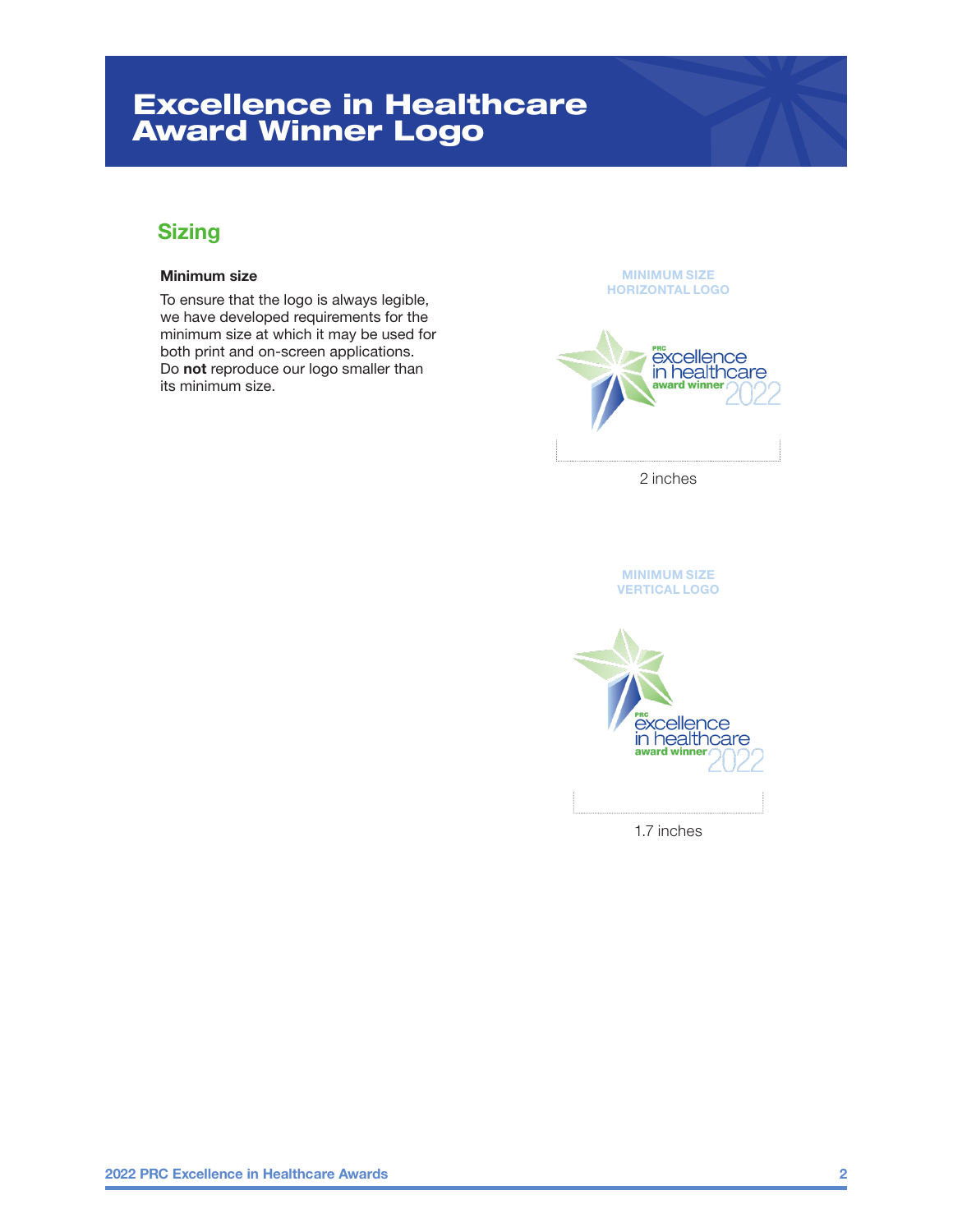#### Send Press Release to Local Media

PRC will highlight your award as part of our national press release announcing the 2020 Excellence in Healthcare Award recipients, but there is an opportunity to secure additional local awareness and media coverage by issuing a press release to area publications and news outlets.

Download the fill-in-the-blanks press release, which you can customize and tailor for your organization. Contact your local news editors and journalists, especially those who cover healthcare or who have previously covered your organization. If you are including event information in the press release, be sure to send the release to your media contacts at least one week prior to the event so that they have ample time to assign the story to a reporter and possibly a photographer.

#### Distribute a Press Release Over the Wire

You can also distribute your press release using a wire service like BusinessWire or PRWeb, which will send your news to an extended network of outlets and journalists.

#### Send a Letter to the Editor

Consider writing a letter to the editor of your local newspaper or penning an op-ed in which you thank your employees and the community you serve. Not only could this secure media coverage, but it also reinforces the positive relationships you have been building in your community.

In the letter, explain what receiving a PRC Excellence in Healthcare Award means to your organization and how it will help you improve healthcare in your region. It's best for this sort of communication to be bylined by the hospital president or CEO, rather than a public relations representative (even if a PR person ghostwrites the letter).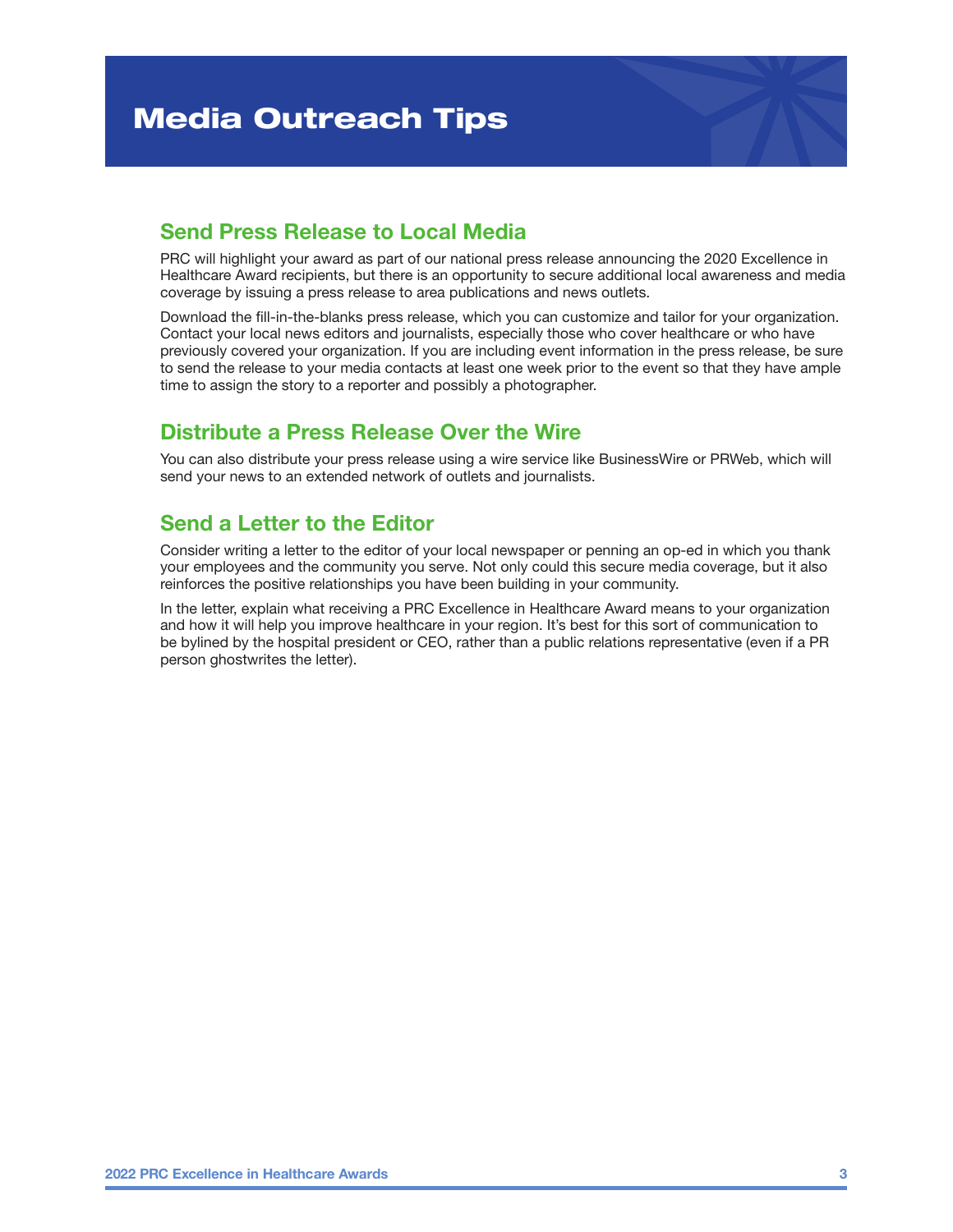#### Host an Open House

Invite patients, staff, community figures, local business leaders, and the media to an open house to celebrate your organization's achievements and showcase your facility. Take photos so that you can send pictures to media contacts who were unable to attend the event.

#### Leverage the Award to Recruit Top Talent

Your award can help you attract talented staff by gaining credibility among potential recruits. Call out your organization's award in employment postings on job boards and recruiting sites. Further, consider the above open house as a particularly successful strategy for recruitment.

#### Send a Letter to Your Patients

Consider using the template below to send a thank you email to your email database of the patients and families who have been impacted by your hospital. Include a photo of your organization's president or CEO to personalize the letter. If you send a hard-copy letter, use professional letterhead and a digital handwritten signature.

#### **Template**

Dear Friends,

Here at (Hospital Name), we are committed to providing you with excellent healthcare.

It is our pleasure to announce that (Hospital Name) has been recognized as a (Name of Award: i.e., 4-Star Customer Service, Top Performer) in (Award Type: i.e., inpatient services, outpatient services) for (Study Type: i.e., Physician Engagement, Patient Experience, Employee Engagement) by national healthcare research leader PRC.

This competitive national award recognizes organizations who achieve excellence throughout the year by improving patient experiences, healthcare employee engagement and/or physician alignment and engagement based on surveys of their (patients, employees, physicians).

Excellence is top of mind for everyone at (Hospital Name) to whom you entrust your care. We strive to do everything we can to be a trusted healthcare partner for our patients and families. If you have any questions about your care, please don't hesitate to let us know.

We thank you for choosing (Hospital Name) for your healthcare needs. The PRC Excellence in Healthcare Award excites and energizes us as we continue to strive for excellence in our daily work and best serve you and the (Area) community.

Sincerely,

(Hospital President or CEO)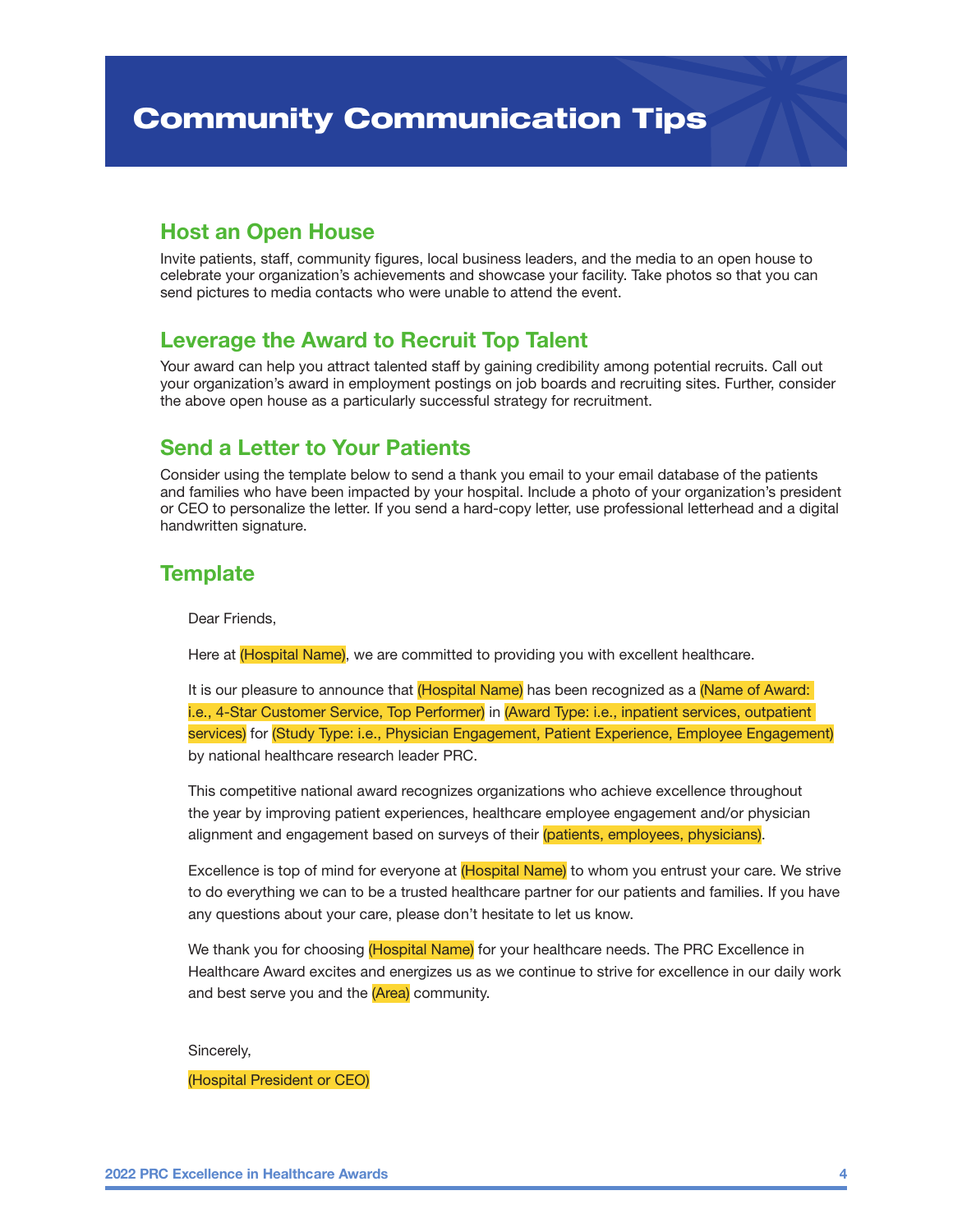#### Internal Communications

Be sure to utilize a key PR resource you already have: your employees.

## Send an Email or Newsletter to Staff

Send an organization-wide email to your staff announcing the good news, including a photo of your leadership with the award. If you have an internal newsletter or intranet, share the good news there as well. Encourage directors and managers to tell employees about the award and what it means for your organization during meetings with their reports. Consider providing a new email signature template for employees to use that has a line about the award.

#### Example:

Name of Award Recipient

(Hospital Name)

(Name of Award: i.e., 4-Star Customer Service, Top Performer) in (Award Type: i.e., inpatient services, outpatient services) for (Study Type: i.e., Physician Engagement, Patient Experience, Employee Engagement)

(Address, Phone, Email)

#### Encourage Your Staff to Share the News

Encourage your staff to share the award announcement social posts in order to expand reach and foster pride among employees. Re-share the news of your award from time to time throughout the upcoming year. When using this strategy, make sure you don't re-post immediately after the original post, rather try posting at a different date/time than the original post to reach different users when they're likely to be online.

#### Host an Employee Celebration

Plan a fun celebration to recognize your staff (and perhaps their families) for their contributions to achieving excellence in patient care and communication. Create a hashtag for the event and encourage employees to share fun photos on social. Give out t-shirts, mugs, or other mementos with a reminder about the award and the pursuit of excellence.

#### Display Awards Flier

Post our awards flier throughout your organization in prominent patient areas, employee break rooms/ lunch areas, etc. Download and print the 8.5x11 version or the 11x17 version.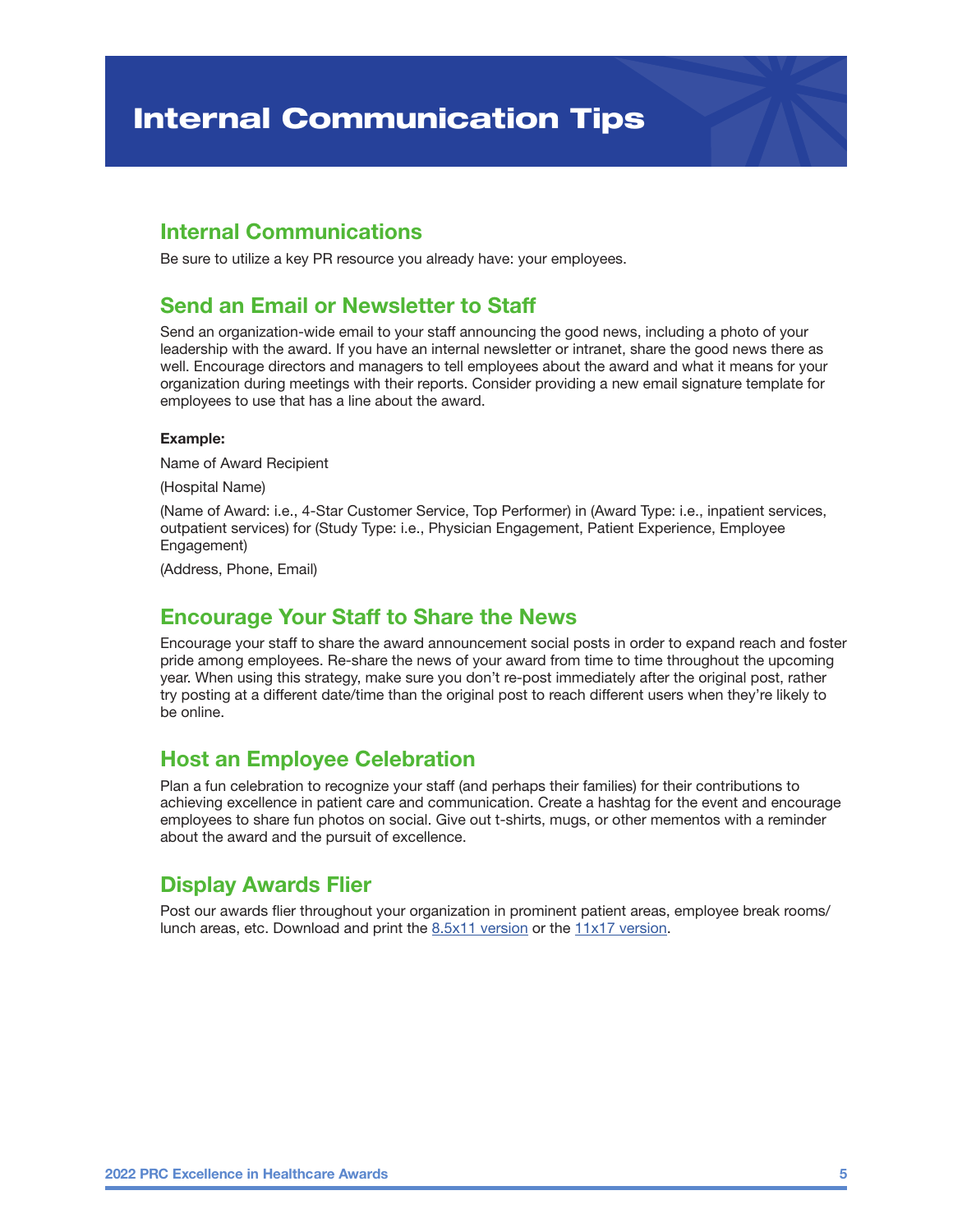#### Share the News on Your Social Channels

Promote your PRC Excellence in Healthcare Award through Facebook, Twitter, and LinkedIn. You can customize the following templates to quickly and easily share news about your award to your followers.

#### Facebook

1. Thanks to the dedicated staff, wonderful patients and supportive community we work in, (Hospital Name) has been recognized as a 2022 PRC Excellence in Healthcare Award recipient. This competitive national award recognizes organizations that achieve excellence throughout the year by improving patient experiences, healthcare employee engagement, and/or physician alignment and engagement.

(Include link to press release or blog post)

2. We have been recognized as a 2022 PRC Excellence in Healthcare Award recipient! This competitive national award recognizes organizations that achieve excellence throughout the year by improving patient experiences, healthcare employee engagement, and/or physician alignment and engagement. Thanks to everyone who makes (Hospital Name) a better place to work, a better place to practice medicine, and a better place for patients to be treated.

(Include link to press release or blog post)

#### **Twitter**

1. Excellent news! (Hospital Name) has been recognized as a 2022 PRC Excellence in Healthcare Award recipient.

(Include link to press release or blog post)

2. Thank you to PRC for recognizing (Hospital Name) with their 2022 Excellence in Healthcare Award!

(Include link to press release or blog post)

#### LinkedIn

1. (Hospital Name) has been recognized as a 2022 PRC Excellence in Healthcare Award recipient. This competitive national award recognizes organizations that achieve excellence throughout the year by improving patient experiences, healthcare employee engagement, and/or physician alignment and engagement.

(Include link to press release or blog post)

2. We are proud to announce that we have received a 2022 PRC Excellence in Healthcare Award. This award recognizes our pursuit of excellence in healthcare and our efforts to make (Hospital Name) a better place to work, a better place to practice medicine, and a better place for patients to be treated.

(Include link to press release or blog post)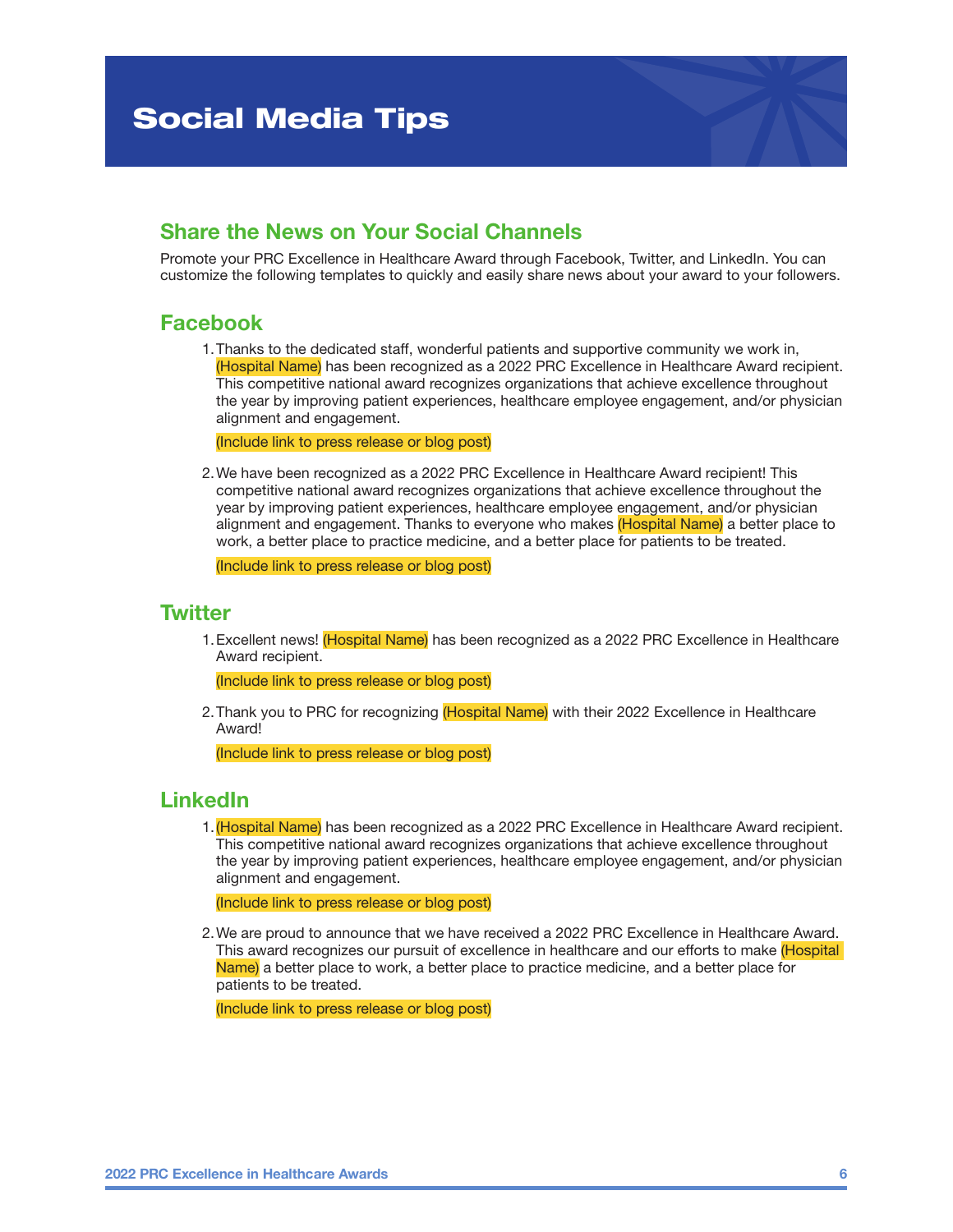#### Use Paid Social Promotion to Amplify the News

On a limited budget, you can also use paid social media promotions to expand the reach of your messaging. You can geotarget and specify demographics so that your paid posts are seen by individuals in your target market.

For more information about Facebook marketing, click here.

For more information about Twitter marketing, click here.

For more information about LinkedIn marketing, click here.